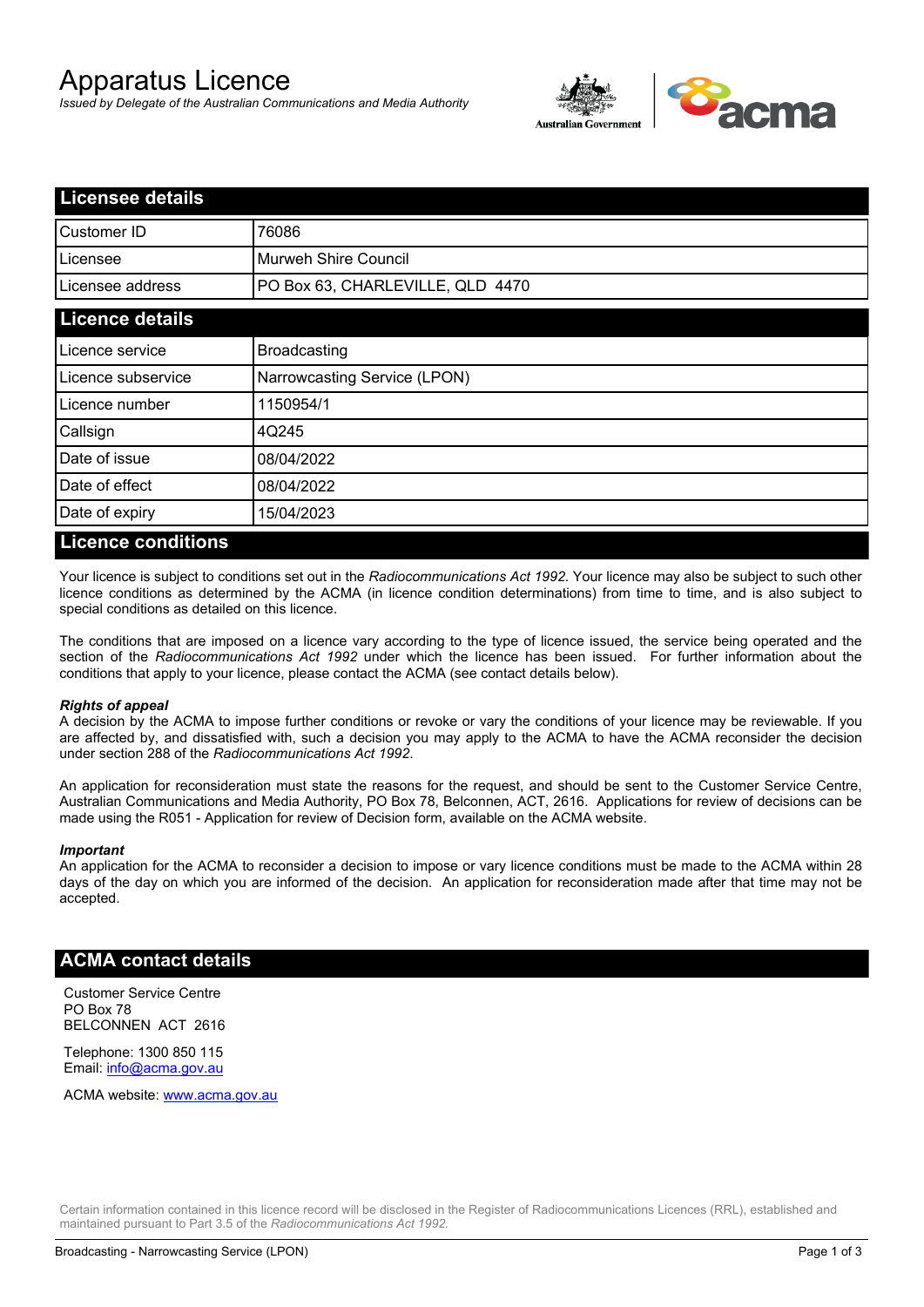## **Special Conditions applying to licence no.: 1150954/1**

The licensee is required to place advertisments in newspapers circulating within the coverage area of the transmitter within 7 days of the commencement of operations, or changes to operation conditions of the transmitter, asking members of the public to contact the licensee if they believe that operation of the transmitter is causing interference another service.

The received signal in any area zoned residential (as determined by the Australian Bureau of Statistics data for towns and cities) shall not exceed 48 DBUV/M measured at a height of 10 metres above ground at any location more than 2 km from the antenna.

The effective antenna height above average terrain shall not exceed 10 metres.

This licence can only be used to provide a low-power open narrowcasting service.

This licence is issued or renewed only for the period for which the frequency has been made available under section 34 of the Broadcasting Services Act 1992.

The licensee must ensure that no harmful interference shall be caused to the operation of any radiocommunication station or service. If the operation of the transmitter is causing interference to other services, the licensee is required, at the licensee's own expense, to adjust, or fit devices to, receivers in order to eliminate or minimise that interference

### **Advisory Notes applying to licence no.: 1150954/1**

Conditions applicable to the operation of Narrowcasting Service station(s) authorised under this licence can be found in the Radiocommunications Licence Conditions (Apparatus Licence) Determination and the Radiocommunications Licence Conditions (Broadcasting Licence) Determination. Copies of these determinations are available from the ACMA and from the ACMA home page (www.acma.gov.au).